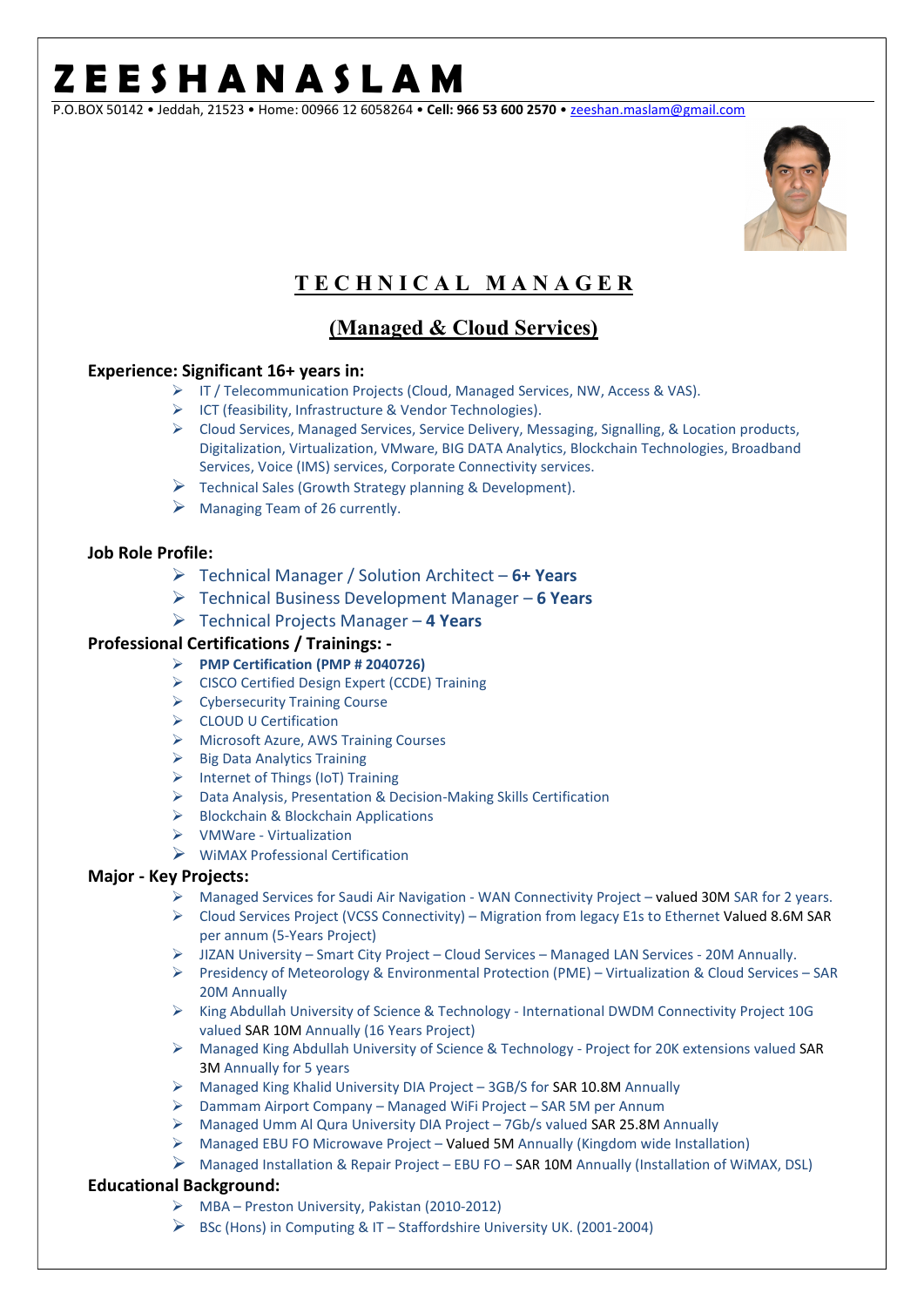P.O.BOX 50142 • Jeddah, 21523 • Home: 00966 12 6058264 • Cell: 966 53 600 2570 • zeeshan.maslam@gmail.com

#### Technical Skills:

- $\triangleright$  Strong Exposure to Global Managed Services, International Carriers and Submarine/Terrestrial Cable Systems.
- Managing Azure VM
- Cloud Services Provisioning & Implementation
- Managing Databases
- Managing on premise Servers (DC, SCCM, KMS)
- Managing Active Directory
- Managing Back-up Activities
- **▶ Managing WAF**
- $\triangleright$  Strong Knowledge about Telecom and IT market dynamics, specifically: IP Transit, Internet Peering, VPN, BGP, MPLS, WiMAX, Wi-Fi, Management of Customer Premise Equipment, Broadband, DDOS and VSAT solutions.
- $\triangleright$  Knowledge about the flows of messaging products (SMS, MMS, Bulk Messaging), location products (GMLC, GIS, Cell-Id), RBT, signalling products (HP OCMP, HP USPM, Dialogic), Virtual VMware environment, Voice Mail, Smart Alert, Collect Call etc…
- $\triangleright$  Strong knowledge in ICT Technologies about Digitalization, Big Data, Virtualization, IoT, Cloud (IaaS, SaaS), TCP/IP v4 and TCP/IP v6, Managed Security, VoIP, Hosting and bespoke solutions.
- $\triangleright$  Big Data Analysis: Analytical Skills, Big Data, Data Analytics, Data mining, Database management
- $\triangleright$  Excellent knowledge about web services technologies
- $\triangleright$  General technical understanding of connected (IP) products and Cloud / Hub / Spoke Network Topologies
- $\triangleright$  Solution Preparation/Management Proposal based on Customers' Requirements
- Proof of Concept Creation
- Understanding of the lower level workings of VPN technologies including IPSEC and MPLS VPNs
- $\triangleright$  Knowledge of CPE QoS technologies including traffic prioritization and traffic shaping.
- $\triangleright$  Expertise in a product family (SDP, Messaging, Call Completion, etc.)
- $\triangleright$  Knowledge of basic network, security, systems administration, and problem diagnosis methods for Linux, Windows and Oracle in a multi-tiered architecture
- $\triangleright$  Software Integration and Software Configuration Management
- ▶ Network & Security architect (Cisco, Palo -Alto, Fortinet, F5 LB & WAF solution, Gemalto, Email security)
- Technical Writing: Client Relations, Email, Requirements Gathering, Research, Subject Matter Experts (SMEs), Technical Documentation

#### Management Skills:

- ▶ Project Management: Benchmarking, Budget Planning, Engineering, Fabrication, Following Specifications, Operations, Performance Review, Project Planning, Quality Assurance, Quality Control. Scheduling, Task Delegation, Task Management, Strategic Planning/Implementation, System Analysis.
- $\triangleright$  Leadership, Team Building, Decision Making, Measurable Deliverables, Time Management
- Customer Relationship Management, Multi-Channel Distribution, Promotions, Vendor Relations
- Management Reporting, Resource Allocation, Market Research, Competitive Analysis, Negotiations
- Fiscal Management, Proposal Development, Deal Structuring, Formulating Policies/Procedures
- $\triangleright$  Logistics Planning, Forecasting, Territory Management, Risk Assessment, Cost Control, Crisis Management
- $\triangleright$  Strong Knowledge of the Sales Cycle / Sales Process
- $\triangleright$  Competitive Analysis & Price management

#### Sales / Business Development Skills:

- $\triangleright$  Bidding, Strategic Client Acquisition, Client Retention, Direct Marketing
- Territory Management, Pitch Creation, Problem Sensitivity, Customer Relationship Management (CRM),
- $\triangleright$  Critical thinking & Problem solving, Sales Presentations / Demo, Cold Calling,
- Dealing with Objections, Relationship building, Closing Skills, Goal-Oriented, Empathetic, Passionate about selling, Social Selling, Referral Selling.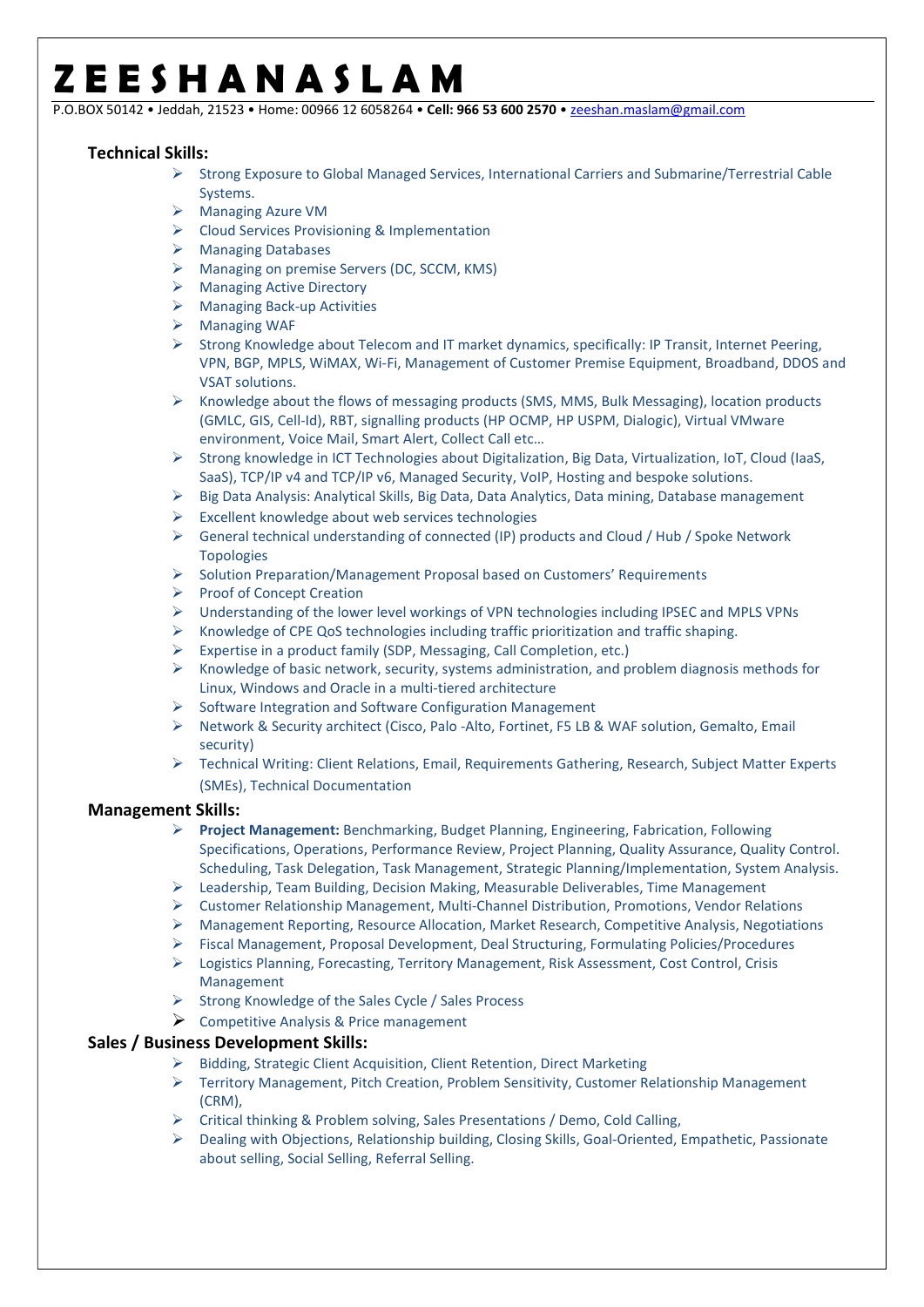P.O.BOX 50142 • Jeddah, 21523 • Home: 00966 12 6058264 • Cell: 966 53 600 2570 • zeeshan.maslam@gmail.com

### PROFESSIONAL EXPERIENCE

#### Technical ICT Manager April-2014 to Current

#### STC – Government Sales (Western & Southern)

- Provisioning of Cloud and Managed IT services to STC Government customers
- Worked side by side with sales account managers and supporting them as an expert on the technical and integration aspects of the STC services throughout the sales cycle.
- Working closely with Pre-Sales, Account Management, Operations and R&D in all steps of deployment.
- Communicating with customers to solve technical problems, follow up issues, clarify ambiguities, and help them understand the deployed product / Technology
- Proactive consultative selling to senior decision makers within the Telecommunications business. This means taking the initiative to the customers rather than waiting for their call / email.
- Understanding, adapting and presenting the STC services portfolio to the key decision makers within customers.
- \* Providing thought leadership and support for the communication sales teams across the department with a specific focus on GROWTH strategies, with Proactive account management on the technical and commercial value proposition as appropriate
- ❖ Providing detailed and timely customer solution feedback.
- Helping sales account managers to close deals with customers by overcoming "perceived" and real customer technical hurdles while at the same time articulating product technical value propositions and benefits.
- Leading formal and informal architecture discussions with clients.
- Responding to the technical issues raised by the prospects, and coordinate with the back office to provide timely response.
- $\bullet$  Determine new target segments with the customer base and penetrate sales in that area.
- \* Training the sales force about converting leads to sales through good communication, follow-ups and positive attitude.
- Works on problems of diverse scope where analysis of date requires evaluation of identifiable factors.
- ❖ Focus on Revenue Growth, Technical Stewardships and increased customer loyalty.<br>❖ Support Unit Sales Plan through presales and / or post sales technical consulting act
- ❖ Support Unit Sales Plan through presales and / or post sales technical consulting activities.<br>❖ Responsible for supporting the development of existing company contracts and providing pr
- Responsible for supporting the development of existing company contracts and providing pre-sales / technical support to the sales team when prospecting new and existing customers.

#### Technical Presales / Business Development Manager Aug-2008 to April 2014

#### Saudi Telecom Company

- Structure and produce compelling sales proposals/commercial and technical documentation outlining the cost savings and business benefits to clients of using STC value proposition
- Perform technical and functional presentations, workshops and product demonstrations to customers, including bid clarification meetings
- Linking the customers' business requirements to STC offerings including creating added value-based solutions.
- Lead technical discussions with customers and channel partners on use case and call flow level, ensure that STC is strongly positioned well within the customer organization
- Interpret customer requirements; speak with customers or prospects to understand their needs and relay this information to the sales Account Managers
- Respond to functional and technical sections of  $RFIs/RFPs$ .
- Scope the technical solution required to address customer requirements
- Cross departments/divisions coordination in developing client solutions.
- Marketing Intelligence (Future Projection based on existing market trends etc).
- Business Case Modelling. (Financial Analysis)
- \* Engaging with Key-Account customers for requirements analysis, and prepare requirements specification documents.
- Vendor / Partner Engagement, Technical and Commercial Write-up, Contract Development with Legal / Regulatory.
- Support the implementation of strategic projects that improve client outcomes and service delivery. This may include service delivery structure, program design, business development focus, organizational structure for client services and other projects impacting the delivery of service
- Participating with Business Development Mega Projects Team in preparing technical proposals, understanding of customer requirements, contacting right people for their contribution towards alignment of technical proposal.